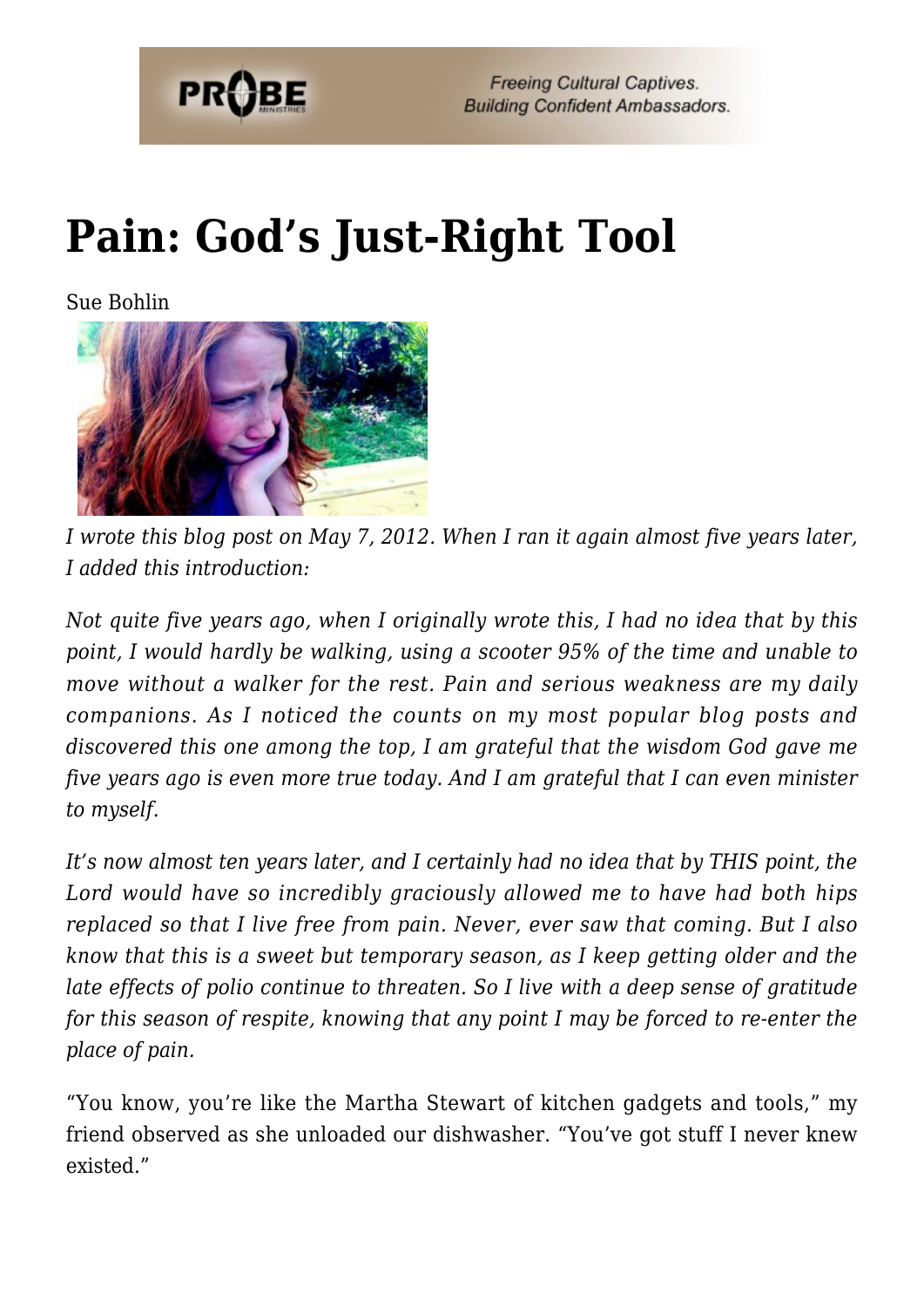

**Freeing Cultural Captives. Building Confident Ambassadors.** 



I really do like having just-right tools. I only use my cherry pitter during cherry season, but it's perfect for the job. I don't use my electric knife sharpener every day, but when I do pull it out to put a finely honed edge on a knife, it brings joy to my culinary tasks. I love being able to chop up nuts in my food chopper in no time flat—and no mess. Tools like these are a reason I enjoy cooking and baking.

Once as I was using a razor blade holder to scrape paint off the windows on our garage door, I said, "Thanks, Lord, for the blessing of a just-right tool." I sensed Him say, "Do you think it's any different for Me? I enjoy having the just-right tool in My hand as well." At the time I got the impression He was talking about using us as instruments of grace and blessing in His hand, but lately I've become aware of a different kind of just-right tool in God's hand.

Pain.

Physical pain, emotional pain, the pain of trials and suffering of all kinds. Pain is an incredibly effective tool to achieve God's purposes in our lives: transforming His children into the image of His Son Jesus, tearing down strongholds that keep us from being all that He made us to be, restoring what was lost in the Fall.



Since God has no magic wand and no Easy button (that's only for Staples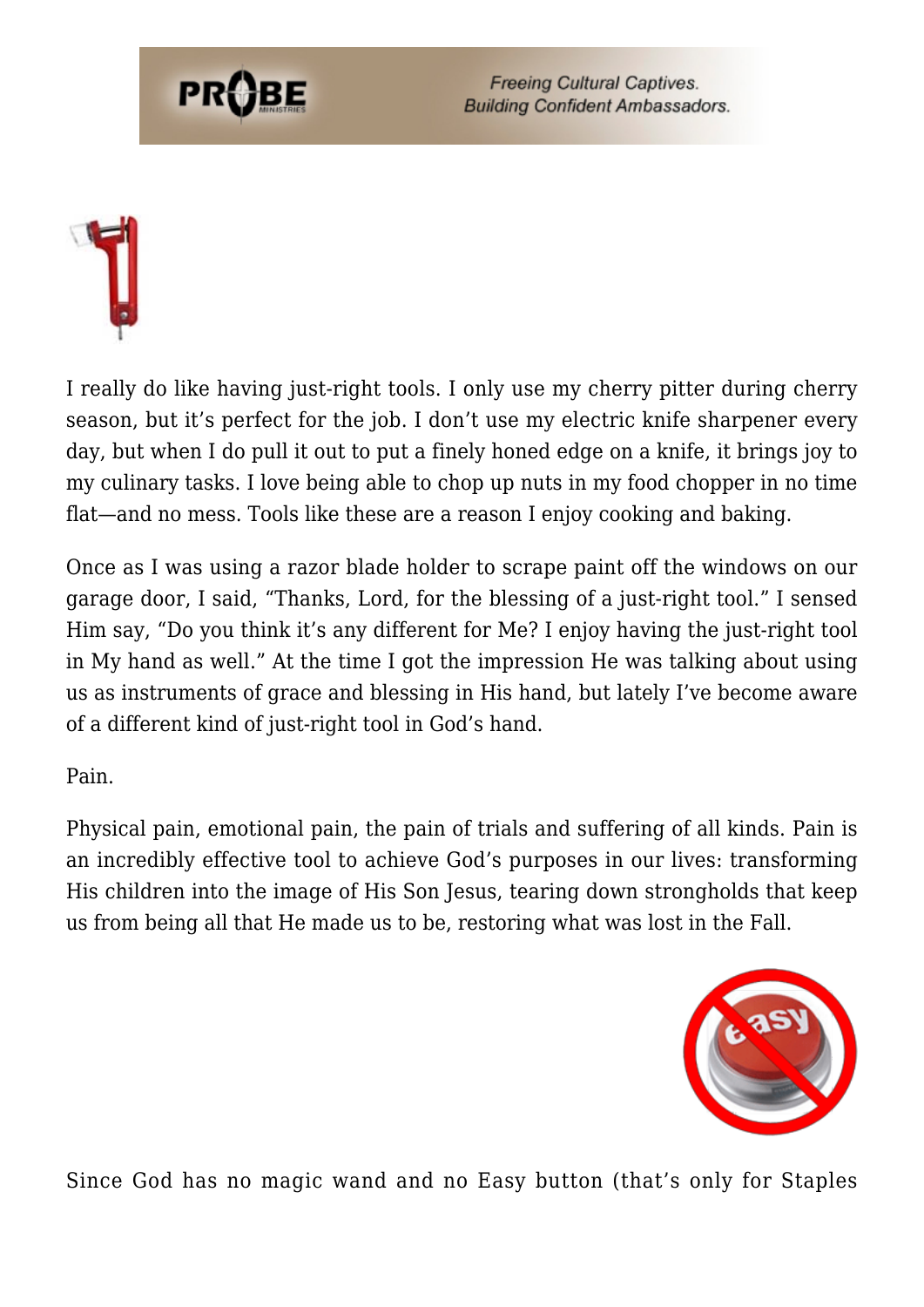

commercials), He has to use other means to accomplish the considerable task of changing people who are far more broken and messy and less than we were created to be, into the people He intended us to be from the beginning.

Some of the just-right tools I have personally seen in God's hands:

**George and Pam** (not their real names) found the wheels coming off their lives when they learned their middle-schooler was doing drugs, followed shortly by dealing them. Though they were faithful church attenders, neither of them actually knew Jesus. They were directed to a grace-drenched, gospel-preaching church where they both trusted Christ and everything changed. George told me recently that as he had learned, "Suffering keeps us from the delusion of selfsufficiency. This delusion was my main problem. When the sufferings of my failure as a husband, father and man became crushing, I surrendered." They are now leaders in several ministries at their church.

**Jennifer Clouse's** second battle with cancer, which she shares generously via her [blog](https://theclousefamily.wordpress.com) and her friendships with about a gazillion people. Jen is teaching many people what the grace of humor looks like from inside a cancer diagnosis that moves her closer to heaven every day. Her ability to see God in everything is as instructive as when she stood before women teaching the Word. (Note: Jennifer has been with the Lord since 2016.)

**Barbara Baker** is a missionary in Mexico whose desire to minister to people is far greater than her body's ability to support it. As her frailty and weakness grows, so do her limitations. When Ray and I visited Barbara and Jonathan in Puebla last year, I saw what happens when the diameter of a spotlight is reduced; it becomes like a laser! Barbara's physical limitations mean that the things she *is* able to participate in are that much more valuable, that much more grace-filled. Her light is that much more concentrated.

**Holly Loughlin** has been fighting Cystic Fibrosis her whole life, which has now reached what used to be the upper limit for CF patients. On her most recent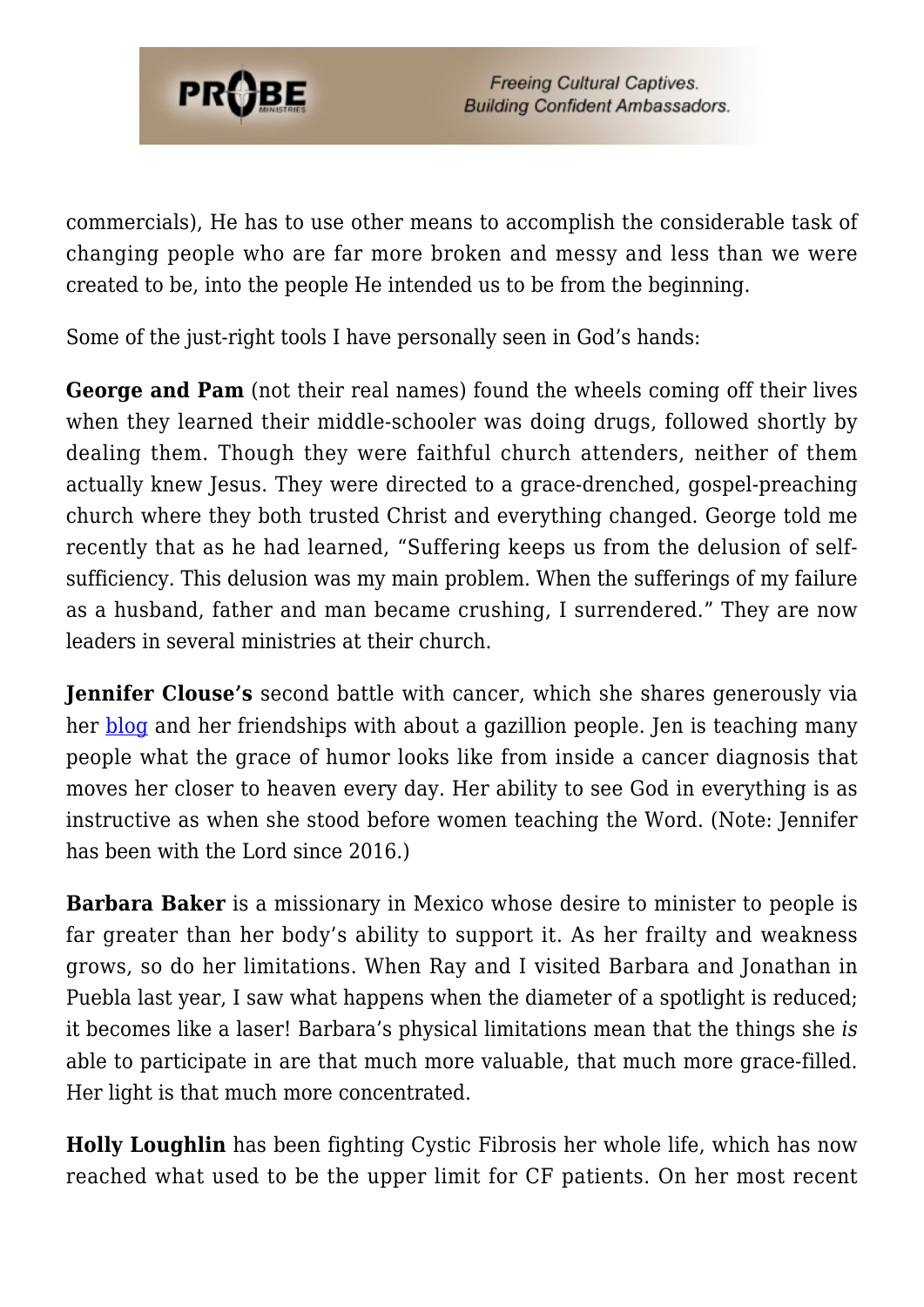

hospitalization, she started daily [blogging](https://www.caringbridge.org/visit/hollyloughlin) what life was like for her, and I absolutely loved what she wrote on Day 10:

"The Lord is always in the business of redeeming. Sometimes I see that so clearly here. Everyone gushes about what a great CF patient I am and they are all eager to introduce me other CFers who are struggling because of my hope and outlook and work ethic. But, I wasn't always like this. I went through 3 really rough years where I refused to do anything that had anything to do with CF. I didn't take any pills, do any treatments, or even eat the way I was supposed to. All of those things felt like chains that held me at the mercy of CF. I suffered needlessly and went in the hospital many more times than was actually necessary during those years, but the Lord was gracious and allowed me to survive it. Somewhere around the time I went off to UNT at 18 I realized that CF wasn't something I was going to be able to escape, no matter how I lived and that I had been given a specific set of tools that, if anything could, would help me achieve the goals and dreams I had for my life. I realized that eating, sleeping, doing my treatments and taking my pills were the things that were going to give me the best shot at having a great life.

"I had no idea then how great my life was going to be one day. Some of my dreams didn't come true. I had to give them up because my body just wouldn't accomplish them no matter what I did, but the Lord was so gracious to give me new dreams, better dreams. And here I am 20 years later with the best husband anyone could dream up, a daughter more amazing than I could ever have imagined, and a lot of life still ahead of me. That's our God. He loves to gives His children good gifts. He loves to be called upon. He loves to surprise us when we least expect it. And I'm thankful that He is even now using the folly of those years so long ago to reach out and give hope and encouragement to others.

"I could never have imagined that I would be sitting up in the hospital at this age being the go-to person for giving hope, love, and light to people who are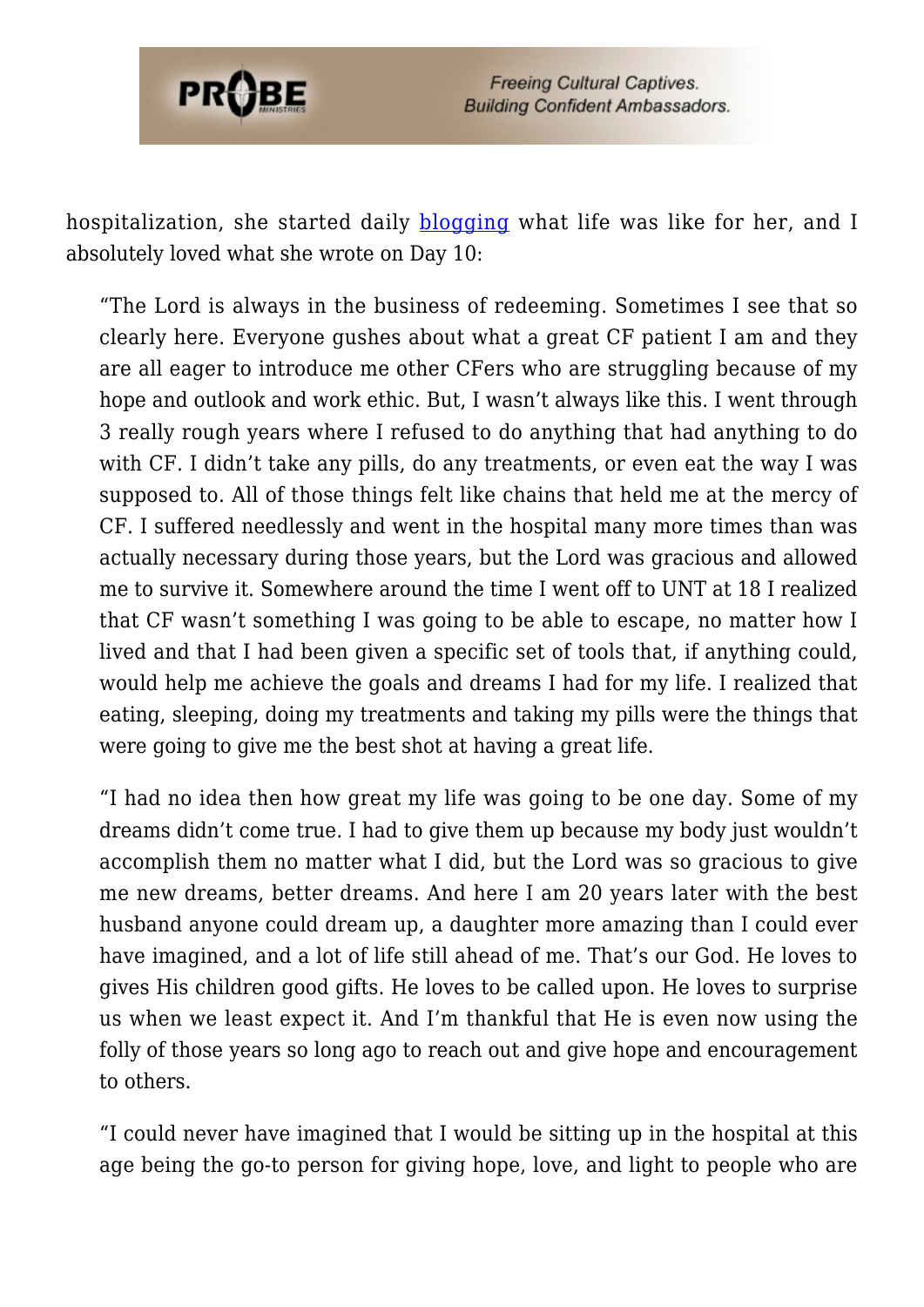

as lost in the weeds of CF now as I was then. I'm so thankful that the Lord has let me live to see this, to be this. I know how much I would've given to have had someone for me like I am able to be for these folks."

**Daniel and Kelly Crawford** received the devastating news that their unborn son Abel had Trisomy18, a genetic condition incompatible with life. Shortly after he was born, they wrote on their [blog,](https://abelpaulcrawford.wordpress.com)

"[W]e've been living in this challenging tension since last July… a total inability to control or manipulate an outcome, which forces you to make a decision: we can fall headlong into depression & despair, or we can return to the promises of the Faithful One.

"So just as we've tried to do all along, we want to live out Psalm 143:8 and remind ourselves of God's steadfast trustworthiness every morning. We want to cling to 2 Corinthians 4:16-18, setting our gaze on our great eternal Hope amidst affliction. And we want to remember James 4:14-15, seizing every precious hour of every precious day and knowing that even you & I are never guaranteed tomorrow.

"God's sovereignty is something I have subscribed to wholeheartedly for a good long while, but you really 'put your money where your mouth is' in these scenarios that truly are out of your hands."

Their precious little boy lived for 15 days before slipping out of his mama's arms into Jesus' arms. The just-right tool of Trisomy18 was what God used to fulfill what the Crawfords confidently told the thousands of people who prayed and wept and followed their story: "The ultimate plan and purpose for Abel's life (and our life) is to glorify the Glorious One." And he did.

And then there's me.

Advanced arthritis on top of Post-Polio Syndrome means I now need a walker